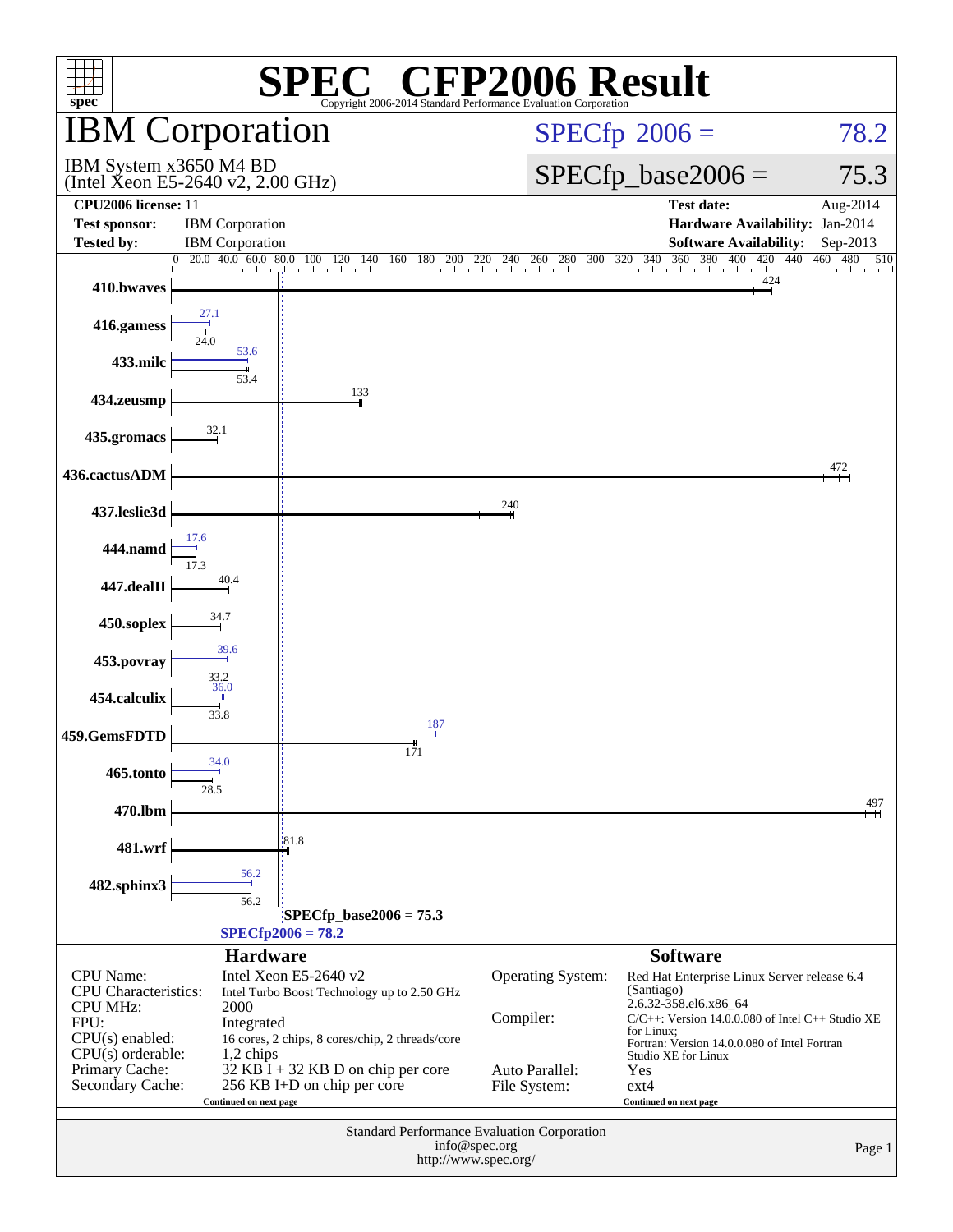

## **BM** Corporation

#### IBM System x3650 M4 BD

(Intel Xeon E5-2640 v2, 2.00 GHz)

#### $SPECfp2006 = 78.2$  $SPECfp2006 = 78.2$

#### $SPECfp\_base2006 = 75.3$

| CPU <sub>2006</sub> license: 11                                            |                                                                                                                                                          |                                                                                    | <b>Test date:</b><br>Aug- $2014$                              |
|----------------------------------------------------------------------------|----------------------------------------------------------------------------------------------------------------------------------------------------------|------------------------------------------------------------------------------------|---------------------------------------------------------------|
| <b>Test sponsor:</b>                                                       | <b>IBM</b> Corporation                                                                                                                                   |                                                                                    | Hardware Availability: Jan-2014                               |
| <b>Tested by:</b>                                                          | <b>IBM</b> Corporation                                                                                                                                   |                                                                                    | <b>Software Availability:</b><br>$Sep-2013$                   |
| L3 Cache:<br>Other Cache:<br>Memory:<br>Disk Subsystem:<br>Other Hardware: | $20 \text{ MB I+D}$ on chip per chip<br>None<br>256 GB (16 x 16 GB 2Rx4 PC3-14900R-13, ECC,<br>running at 1600 MHz)<br>1 x 500 GB SATA, 7200 RPM<br>None | <b>System State:</b><br><b>Base Pointers:</b><br>Peak Pointers:<br>Other Software: | Run level 3 (multi-user)<br>$64$ -bit<br>$32/64$ -bit<br>None |

| <b>Results Table</b> |                             |              |                |                 |                |                          |                |              |                |              |                |              |
|----------------------|-----------------------------|--------------|----------------|-----------------|----------------|--------------------------|----------------|--------------|----------------|--------------|----------------|--------------|
|                      | <b>Base</b>                 |              |                |                 |                | <b>Peak</b>              |                |              |                |              |                |              |
| <b>Benchmark</b>     | <b>Seconds</b>              | <b>Ratio</b> | <b>Seconds</b> | <b>Ratio</b>    | <b>Seconds</b> | Ratio                    | <b>Seconds</b> | <b>Ratio</b> | <b>Seconds</b> | <b>Ratio</b> | <b>Seconds</b> | <b>Ratio</b> |
| 410.bwayes           | 33.0                        | 411          | 32.0           | 424             | 32.0           | 424                      | 33.0           | 411          | 32.0           | 424          | 32.0           | 424          |
| $416$ .gamess        | 816                         | 24.0         | 817            | 24.0            | 814            | 24.1                     | 724            | 27.0         | 723            | 27.1         | 721            | 27.1         |
| $433$ .milc          | <u>172</u>                  | 53.4         | 170            | 54.0            | 174            | 52.8                     | <u>171</u>     | 53.6         | 171            | 53.7         | 171            | 53.6         |
| 434.zeusmp           | 68.4                        | 133          | 67.6           | 135             | 68.2           | 133                      | 68.4           | 133          | 67.6           | 135          | 68.2           | 133          |
| 435.gromacs          | 222                         | 32.1         | 222            | 32.2            | 222            | 32.1                     | 222            | <u>32.1</u>  | 222            | 32.2         | 222            | 32.1         |
| 436.cactusADM        | 25.9                        | 461          | 24.9           | 479             | 25.3           | 472                      | 25.9           | 461          | 24.9           | 479          | 25.3           | 472          |
| 437.leslie3d         | 43.2                        | 217          | 39.2           | 240             | 38.8           | 242                      | 43.2           | 217          | 39.2           | 240          | 38.8           | 242          |
| 444.namd             | 465                         | 17.3         | 465            | 17.3            | 466            | 17.2                     | 455            | 17.6         | 456            | 17.6         | 453            | 17.7         |
| 447.dealII           | 283                         | 40.4         | 283            | 40.4            | 283            | 40.4                     | 283            | 40.4         | 283            | 40.4         | 283            | <b>40.4</b>  |
| $450$ .soplex        | 240                         | 34.8         | 240            | 34.7            | 242            | 34.4                     | 240            | 34.8         | 240            | 34.7         | 242            | 34.4         |
| $ 453$ . povray      | 160                         | 33.2         | 160            | 33.2            | 159            | 33.4                     | 134            | 39.7         | 134            | 39.6         | 135            | 39.4         |
| 454.calculix         | 246                         | 33.6         | 244            | 33.8            | 244            | 33.8                     | 230            | 35.9         | 229            | 36.0         | 225            | 36.7         |
| 459.GemsFDTD         | 62.1                        | 171          | 61.5           | 173             | 61.9           | 171                      | 56.8           | 187          | 56.8           | 187          | 56.8           | 187          |
| 465.tonto            | 345                         | 28.5         | 343            | 28.7            | 345            | 28.5                     | 293            | 33.6         | 289            | 34.1         | 289            | 34.0         |
| 470.1bm              | 27.6                        | 497          | 28.0           | 490             | 27.4           | 501                      | 27.6           | 497          | 28.0           | 490          | 27.4           | 501          |
| 481.wrf              | 137                         | 81.5         | 135            | 82.9            | 136            | 81.8                     | 137            | 81.5         | 135            | 82.9         | <u>136</u>     | 81.8         |
| 482.sphinx3          | 348                         | 56.0         | 347            | 56.2            | 347            | 56.2                     | 347            | 56.2         | 345            | 56.4         | 349            | 55.9         |
|                      | $\mathbf{D}$ . $\mathbf{L}$ | 1.14.1       |                | $2.12 \pm 1.24$ |                | $\mathbf{D}$ $\cdot$ 1.1 |                |              | 11.            |              |                |              |

Results appear in the [order in which they were run.](http://www.spec.org/auto/cpu2006/Docs/result-fields.html#RunOrder) Bold underlined text [indicates a median measurement.](http://www.spec.org/auto/cpu2006/Docs/result-fields.html#Median)

#### **[Operating System Notes](http://www.spec.org/auto/cpu2006/Docs/result-fields.html#OperatingSystemNotes)**

 Stack size set to unlimited using "ulimit -s unlimited" Zone reclaim mode enabled with: echo 1 > /proc/sys/vm/zone\_reclaim\_mode Intel Idle Driver disabled with the following Linux kernel parameter in /etc/grub.conf: intel\_idle.max\_cstate=0

#### **[Platform Notes](http://www.spec.org/auto/cpu2006/Docs/result-fields.html#PlatformNotes)**

 BIOS setting: Operating Mode set to Maximum Performance Sysinfo program /home/SPECcpu-20140116-ic14.0/config/sysinfo.rev6818 \$Rev: 6818 \$ \$Date:: 2012-07-17 #\$ e86d102572650a6e4d596a3cee98f191 running on x3650M4BD Sat Aug 9 14:42:58 2014

Continued on next page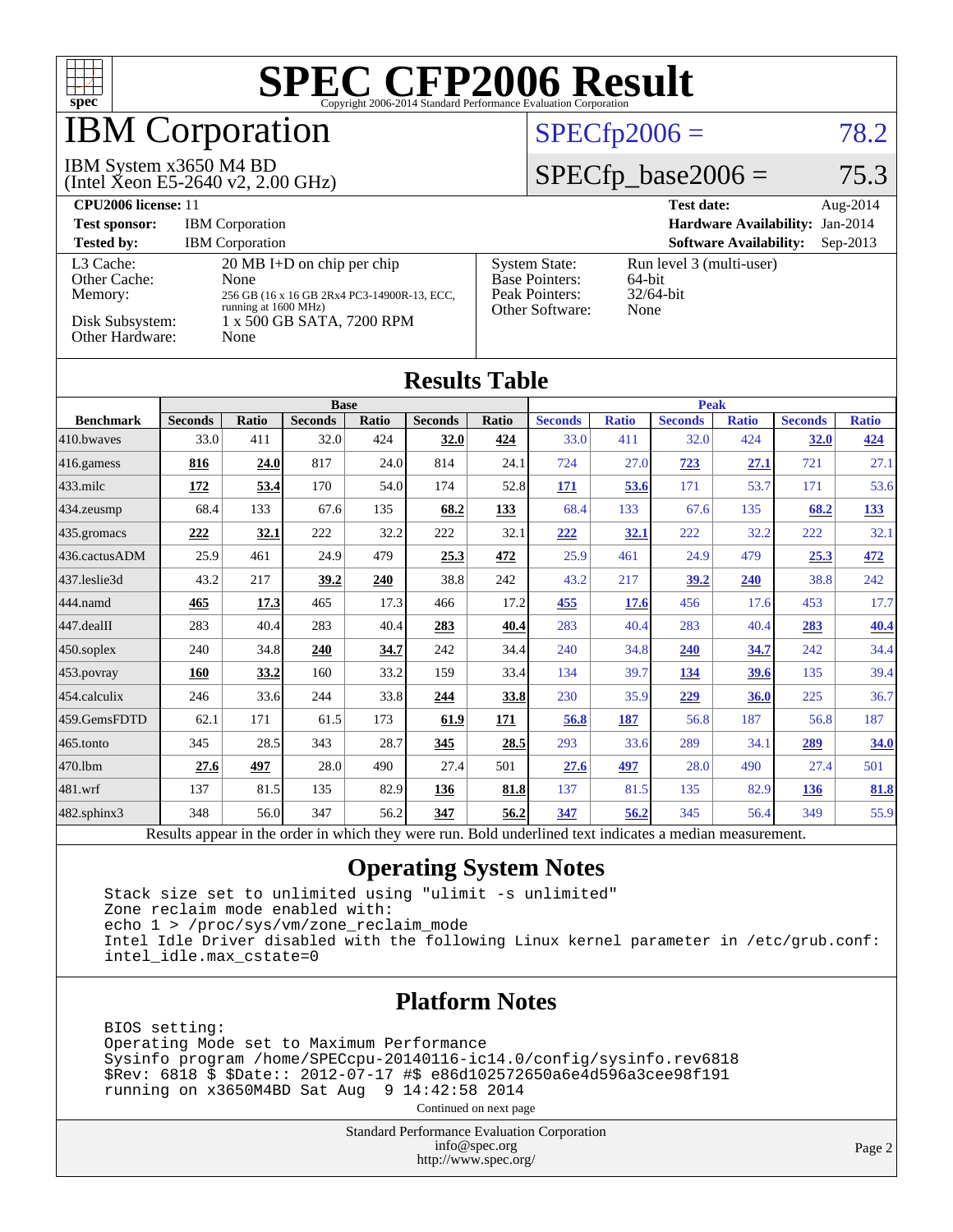

IBM Corporation

 $SPECTp2006 = 78.2$ 

(Intel Xeon E5-2640 v2, 2.00 GHz) IBM System x3650 M4 BD

 $SPECTp\_base2006 = 75.3$ 

**[Test sponsor:](http://www.spec.org/auto/cpu2006/Docs/result-fields.html#Testsponsor)** IBM Corporation **[Hardware Availability:](http://www.spec.org/auto/cpu2006/Docs/result-fields.html#HardwareAvailability)** Jan-2014

**[CPU2006 license:](http://www.spec.org/auto/cpu2006/Docs/result-fields.html#CPU2006license)** 11 **[Test date:](http://www.spec.org/auto/cpu2006/Docs/result-fields.html#Testdate)** Aug-2014 **[Tested by:](http://www.spec.org/auto/cpu2006/Docs/result-fields.html#Testedby)** IBM Corporation **[Software Availability:](http://www.spec.org/auto/cpu2006/Docs/result-fields.html#SoftwareAvailability)** Sep-2013

#### **[Platform Notes \(Continued\)](http://www.spec.org/auto/cpu2006/Docs/result-fields.html#PlatformNotes)**

 This section contains SUT (System Under Test) info as seen by some common utilities. To remove or add to this section, see: <http://www.spec.org/cpu2006/Docs/config.html#sysinfo> From /proc/cpuinfo model name : Intel $(R)$  Xeon $(R)$  CPU E5-2640 v2 @ 2.00GHz 2 "physical id"s (chips) 32 "processors" cores, siblings (Caution: counting these is hw and system dependent. The following excerpts from /proc/cpuinfo might not be reliable. Use with caution.) cpu cores : 8 siblings : 16 physical 0: cores 0 1 2 3 4 5 6 7 physical 1: cores 0 1 2 3 4 5 6 7 cache size : 20480 KB From /proc/meminfo<br>MemTotal: 264612212 kB HugePages\_Total: 0<br>Hugepagesize: 2048 kB Hugepagesize: /usr/bin/lsb\_release -d Red Hat Enterprise Linux Server release 6.4 (Santiago) From /etc/\*release\* /etc/\*version\* redhat-release: Red Hat Enterprise Linux Server release 6.4 (Santiago) system-release: Red Hat Enterprise Linux Server release 6.4 (Santiago) system-release-cpe: cpe:/o:redhat:enterprise\_linux:6server:ga:server uname -a: Linux x3650M4BD 2.6.32-358.el6.x86\_64 #1 SMP Tue Jan 29 11:47:41 EST 2013 x86\_64 x86\_64 x86\_64 GNU/Linux run-level 3 Aug 8 14:55 SPEC is set to: /home/SPECcpu-20140116-ic14.0 Filesystem Type Size Used Avail Use% Mounted on /dev/mapper/vg\_x3650m4bd-lv\_home ext4 404G 67G 317G 18% /home Additional information from dmidecode: BIOS IBM -[YOE103BUS-1.10]- 02/14/2014 Memory: 16x Samsung M393B2G70QH0-CMA 16 GB 1600 MHz 2 rank (End of data from sysinfo program)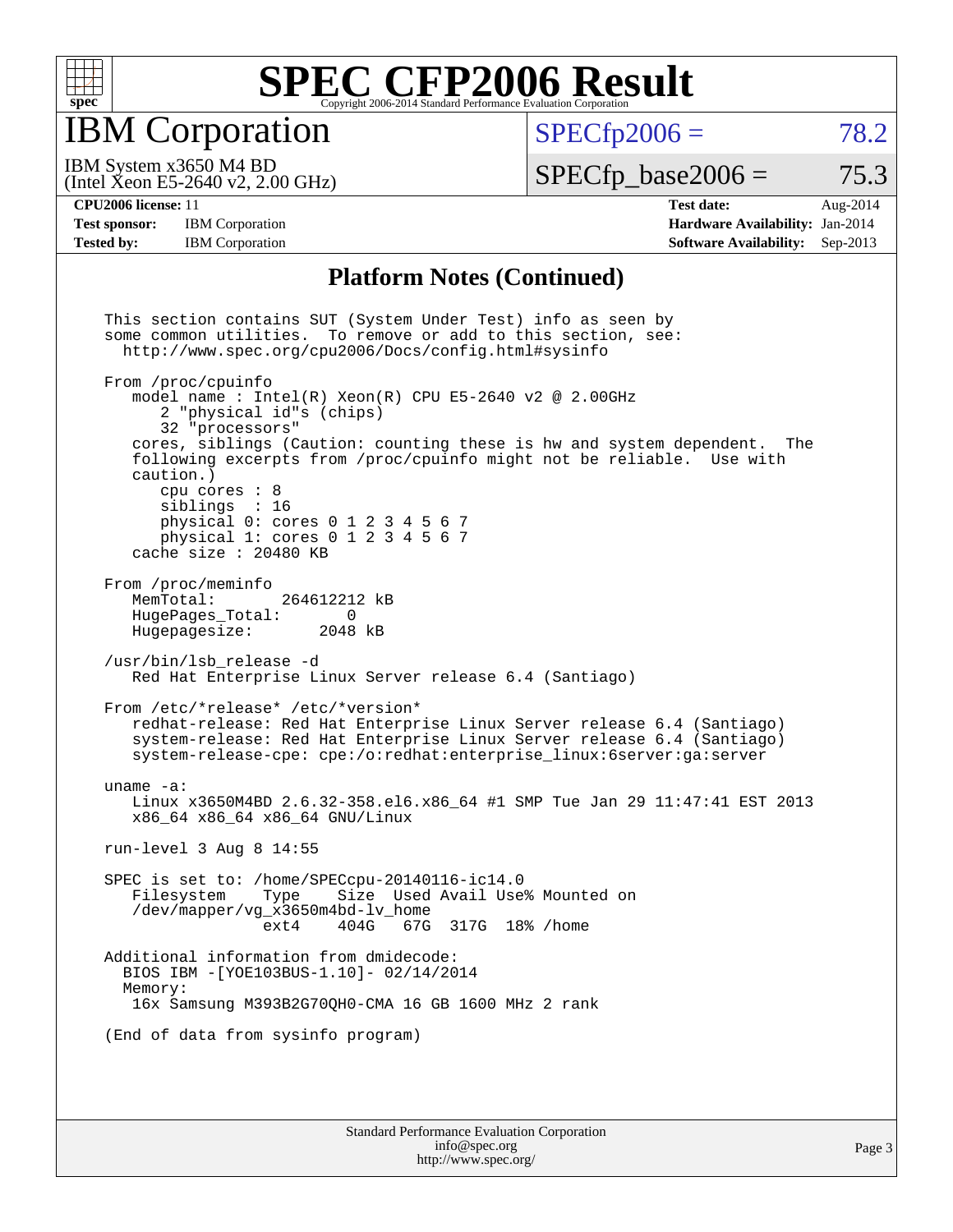

### IBM Corporation

 $SPECTp2006 = 78.2$ 

(Intel Xeon E5-2640 v2, 2.00 GHz) IBM System x3650 M4 BD

 $SPECfp\_base2006 = 75.3$ 

**[Test sponsor:](http://www.spec.org/auto/cpu2006/Docs/result-fields.html#Testsponsor)** IBM Corporation **[Hardware Availability:](http://www.spec.org/auto/cpu2006/Docs/result-fields.html#HardwareAvailability)** Jan-2014

**[CPU2006 license:](http://www.spec.org/auto/cpu2006/Docs/result-fields.html#CPU2006license)** 11 **[Test date:](http://www.spec.org/auto/cpu2006/Docs/result-fields.html#Testdate)** Aug-2014 **[Tested by:](http://www.spec.org/auto/cpu2006/Docs/result-fields.html#Testedby)** IBM Corporation **[Software Availability:](http://www.spec.org/auto/cpu2006/Docs/result-fields.html#SoftwareAvailability)** Sep-2013

#### **[General Notes](http://www.spec.org/auto/cpu2006/Docs/result-fields.html#GeneralNotes)**

Environment variables set by runspec before the start of the run: KMP AFFINITY = "granularity=fine, compact,  $1,0$ " LD\_LIBRARY\_PATH = "/home/SPECcpu-20140116-ic14.0/libs/32:/home/SPECcpu-20140116-ic14.0/libs/64:/home/SPECcpu-20140116-ic14.0/sh" OMP\_NUM\_THREADS = "16"

 Binaries compiled on a system with 1x Core i7-860 CPU + 8GB memory using RedHat EL 6.4 Transparent Huge Pages enabled with: echo always > /sys/kernel/mm/redhat\_transparent\_hugepage/enabled runspec command invoked through numactl i.e.: numactl --interleave=all runspec <etc>

**[Base Compiler Invocation](http://www.spec.org/auto/cpu2006/Docs/result-fields.html#BaseCompilerInvocation)**

[C benchmarks](http://www.spec.org/auto/cpu2006/Docs/result-fields.html#Cbenchmarks):  $\text{icc}$   $-\text{m64}$ 

[C++ benchmarks:](http://www.spec.org/auto/cpu2006/Docs/result-fields.html#CXXbenchmarks) [icpc -m64](http://www.spec.org/cpu2006/results/res2014q3/cpu2006-20140815-30941.flags.html#user_CXXbase_intel_icpc_64bit_bedb90c1146cab66620883ef4f41a67e)

[Fortran benchmarks](http://www.spec.org/auto/cpu2006/Docs/result-fields.html#Fortranbenchmarks): [ifort -m64](http://www.spec.org/cpu2006/results/res2014q3/cpu2006-20140815-30941.flags.html#user_FCbase_intel_ifort_64bit_ee9d0fb25645d0210d97eb0527dcc06e)

[Benchmarks using both Fortran and C](http://www.spec.org/auto/cpu2006/Docs/result-fields.html#BenchmarksusingbothFortranandC): [icc -m64](http://www.spec.org/cpu2006/results/res2014q3/cpu2006-20140815-30941.flags.html#user_CC_FCbase_intel_icc_64bit_0b7121f5ab7cfabee23d88897260401c) [ifort -m64](http://www.spec.org/cpu2006/results/res2014q3/cpu2006-20140815-30941.flags.html#user_CC_FCbase_intel_ifort_64bit_ee9d0fb25645d0210d97eb0527dcc06e)

### **[Base Portability Flags](http://www.spec.org/auto/cpu2006/Docs/result-fields.html#BasePortabilityFlags)**

| 410.bwaves: -DSPEC CPU LP64                 |                                                                |
|---------------------------------------------|----------------------------------------------------------------|
| 416.gamess: -DSPEC_CPU_LP64                 |                                                                |
| 433.milc: -DSPEC_CPU_LP64                   |                                                                |
| 434.zeusmp: - DSPEC_CPU_LP64                |                                                                |
| 435.gromacs: -DSPEC_CPU_LP64 -nofor_main    |                                                                |
| 436.cactusADM: -DSPEC CPU LP64 -nofor main  |                                                                |
| 437.leslie3d: -DSPEC CPU LP64               |                                                                |
| 444.namd: -DSPEC CPU LP64                   |                                                                |
| 447.dealII: -DSPEC CPU LP64                 |                                                                |
| 450.soplex: -DSPEC CPU LP64                 |                                                                |
| 453.povray: -DSPEC_CPU_LP64                 |                                                                |
| 454.calculix: - DSPEC CPU LP64 - nofor main |                                                                |
| 459.GemsFDTD: -DSPEC CPU LP64               |                                                                |
| 465.tonto: -DSPEC CPU LP64                  |                                                                |
| 470.1bm: - DSPEC CPU LP64                   |                                                                |
|                                             | 481.wrf: -DSPEC CPU_LP64 -DSPEC_CPU_CASE_FLAG -DSPEC_CPU_LINUX |
| 482.sphinx3: -DSPEC_CPU_LP64                |                                                                |
|                                             |                                                                |

| <b>Standard Performance Evaluation Corporation</b> |
|----------------------------------------------------|
| info@spec.org                                      |
| http://www.spec.org/                               |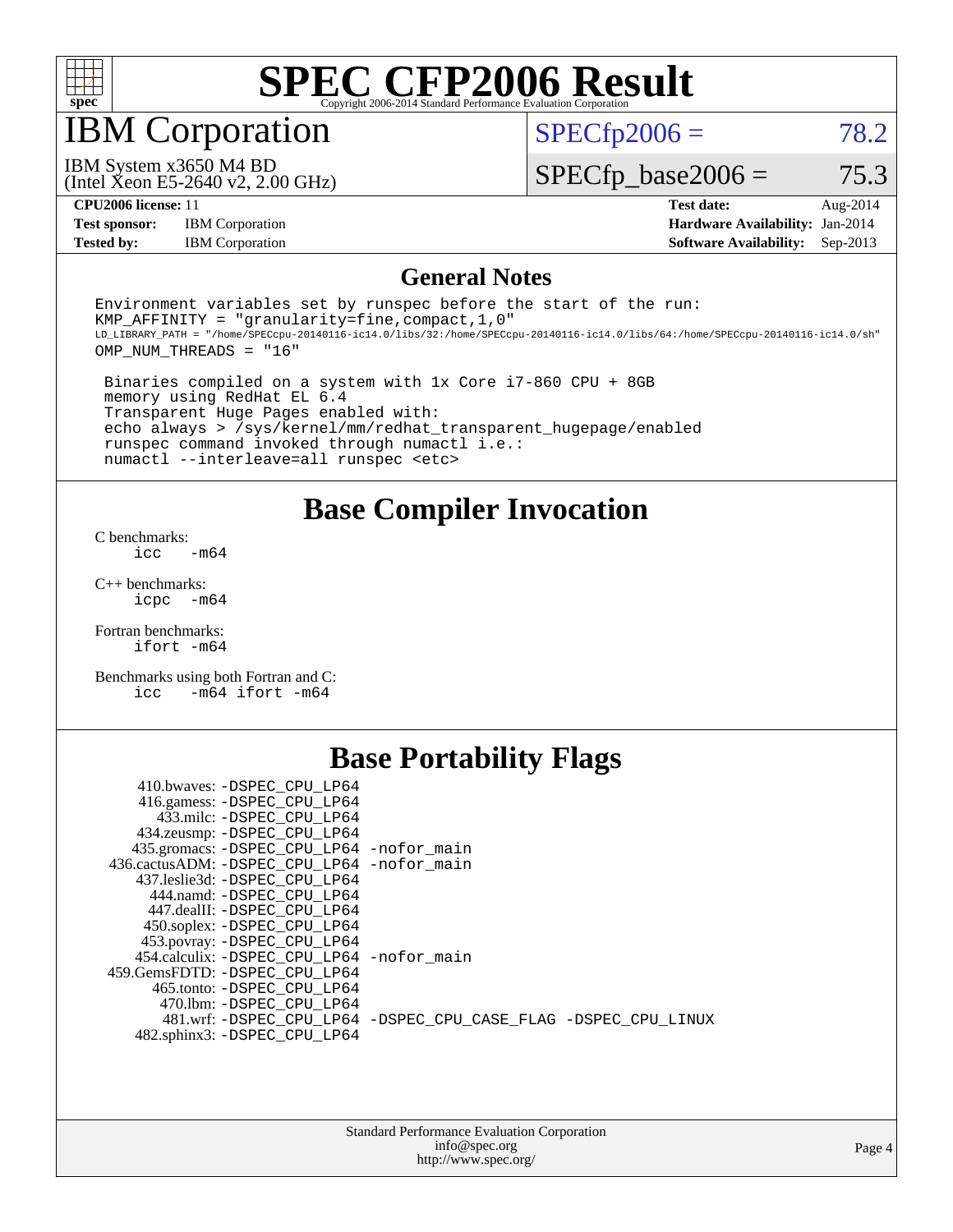

## IBM Corporation

 $SPECfp2006 = 78.2$  $SPECfp2006 = 78.2$ 

(Intel Xeon E5-2640 v2, 2.00 GHz) IBM System x3650 M4 BD

 $SPECTp\_base2006 = 75.3$ 

| <b>Test sponsor:</b> | <b>IBM</b> Corporation |
|----------------------|------------------------|
| <b>Tested by:</b>    | <b>IBM</b> Corporation |

**[CPU2006 license:](http://www.spec.org/auto/cpu2006/Docs/result-fields.html#CPU2006license)** 11 **[Test date:](http://www.spec.org/auto/cpu2006/Docs/result-fields.html#Testdate)** Aug-2014 **[Hardware Availability:](http://www.spec.org/auto/cpu2006/Docs/result-fields.html#HardwareAvailability)** Jan-2014 **[Software Availability:](http://www.spec.org/auto/cpu2006/Docs/result-fields.html#SoftwareAvailability)** Sep-2013

#### **[Base Optimization Flags](http://www.spec.org/auto/cpu2006/Docs/result-fields.html#BaseOptimizationFlags)**

[C benchmarks](http://www.spec.org/auto/cpu2006/Docs/result-fields.html#Cbenchmarks): [-xAVX](http://www.spec.org/cpu2006/results/res2014q3/cpu2006-20140815-30941.flags.html#user_CCbase_f-xAVX) [-ipo](http://www.spec.org/cpu2006/results/res2014q3/cpu2006-20140815-30941.flags.html#user_CCbase_f-ipo) [-O3](http://www.spec.org/cpu2006/results/res2014q3/cpu2006-20140815-30941.flags.html#user_CCbase_f-O3) [-no-prec-div](http://www.spec.org/cpu2006/results/res2014q3/cpu2006-20140815-30941.flags.html#user_CCbase_f-no-prec-div) [-parallel](http://www.spec.org/cpu2006/results/res2014q3/cpu2006-20140815-30941.flags.html#user_CCbase_f-parallel) [-opt-prefetch](http://www.spec.org/cpu2006/results/res2014q3/cpu2006-20140815-30941.flags.html#user_CCbase_f-opt-prefetch) [-ansi-alias](http://www.spec.org/cpu2006/results/res2014q3/cpu2006-20140815-30941.flags.html#user_CCbase_f-ansi-alias) [C++ benchmarks:](http://www.spec.org/auto/cpu2006/Docs/result-fields.html#CXXbenchmarks)

[-xAVX](http://www.spec.org/cpu2006/results/res2014q3/cpu2006-20140815-30941.flags.html#user_CXXbase_f-xAVX) [-ipo](http://www.spec.org/cpu2006/results/res2014q3/cpu2006-20140815-30941.flags.html#user_CXXbase_f-ipo) [-O3](http://www.spec.org/cpu2006/results/res2014q3/cpu2006-20140815-30941.flags.html#user_CXXbase_f-O3) [-no-prec-div](http://www.spec.org/cpu2006/results/res2014q3/cpu2006-20140815-30941.flags.html#user_CXXbase_f-no-prec-div) [-opt-prefetch](http://www.spec.org/cpu2006/results/res2014q3/cpu2006-20140815-30941.flags.html#user_CXXbase_f-opt-prefetch) [-ansi-alias](http://www.spec.org/cpu2006/results/res2014q3/cpu2006-20140815-30941.flags.html#user_CXXbase_f-ansi-alias)

[Fortran benchmarks](http://www.spec.org/auto/cpu2006/Docs/result-fields.html#Fortranbenchmarks): [-xAVX](http://www.spec.org/cpu2006/results/res2014q3/cpu2006-20140815-30941.flags.html#user_FCbase_f-xAVX) [-ipo](http://www.spec.org/cpu2006/results/res2014q3/cpu2006-20140815-30941.flags.html#user_FCbase_f-ipo) [-O3](http://www.spec.org/cpu2006/results/res2014q3/cpu2006-20140815-30941.flags.html#user_FCbase_f-O3) [-no-prec-div](http://www.spec.org/cpu2006/results/res2014q3/cpu2006-20140815-30941.flags.html#user_FCbase_f-no-prec-div) [-parallel](http://www.spec.org/cpu2006/results/res2014q3/cpu2006-20140815-30941.flags.html#user_FCbase_f-parallel) [-opt-prefetch](http://www.spec.org/cpu2006/results/res2014q3/cpu2006-20140815-30941.flags.html#user_FCbase_f-opt-prefetch)

[Benchmarks using both Fortran and C](http://www.spec.org/auto/cpu2006/Docs/result-fields.html#BenchmarksusingbothFortranandC): [-xAVX](http://www.spec.org/cpu2006/results/res2014q3/cpu2006-20140815-30941.flags.html#user_CC_FCbase_f-xAVX) [-ipo](http://www.spec.org/cpu2006/results/res2014q3/cpu2006-20140815-30941.flags.html#user_CC_FCbase_f-ipo) [-O3](http://www.spec.org/cpu2006/results/res2014q3/cpu2006-20140815-30941.flags.html#user_CC_FCbase_f-O3) [-no-prec-div](http://www.spec.org/cpu2006/results/res2014q3/cpu2006-20140815-30941.flags.html#user_CC_FCbase_f-no-prec-div) [-parallel](http://www.spec.org/cpu2006/results/res2014q3/cpu2006-20140815-30941.flags.html#user_CC_FCbase_f-parallel) [-opt-prefetch](http://www.spec.org/cpu2006/results/res2014q3/cpu2006-20140815-30941.flags.html#user_CC_FCbase_f-opt-prefetch) [-ansi-alias](http://www.spec.org/cpu2006/results/res2014q3/cpu2006-20140815-30941.flags.html#user_CC_FCbase_f-ansi-alias)

### **[Peak Compiler Invocation](http://www.spec.org/auto/cpu2006/Docs/result-fields.html#PeakCompilerInvocation)**

[C benchmarks](http://www.spec.org/auto/cpu2006/Docs/result-fields.html#Cbenchmarks):  $\text{icc}$   $-\text{m64}$ 

[C++ benchmarks:](http://www.spec.org/auto/cpu2006/Docs/result-fields.html#CXXbenchmarks) [icpc -m64](http://www.spec.org/cpu2006/results/res2014q3/cpu2006-20140815-30941.flags.html#user_CXXpeak_intel_icpc_64bit_bedb90c1146cab66620883ef4f41a67e)

[Fortran benchmarks](http://www.spec.org/auto/cpu2006/Docs/result-fields.html#Fortranbenchmarks): [ifort -m64](http://www.spec.org/cpu2006/results/res2014q3/cpu2006-20140815-30941.flags.html#user_FCpeak_intel_ifort_64bit_ee9d0fb25645d0210d97eb0527dcc06e)

[Benchmarks using both Fortran and C](http://www.spec.org/auto/cpu2006/Docs/result-fields.html#BenchmarksusingbothFortranandC): [icc -m64](http://www.spec.org/cpu2006/results/res2014q3/cpu2006-20140815-30941.flags.html#user_CC_FCpeak_intel_icc_64bit_0b7121f5ab7cfabee23d88897260401c) [ifort -m64](http://www.spec.org/cpu2006/results/res2014q3/cpu2006-20140815-30941.flags.html#user_CC_FCpeak_intel_ifort_64bit_ee9d0fb25645d0210d97eb0527dcc06e)

### **[Peak Portability Flags](http://www.spec.org/auto/cpu2006/Docs/result-fields.html#PeakPortabilityFlags)**

Same as Base Portability Flags

## **[Peak Optimization Flags](http://www.spec.org/auto/cpu2006/Docs/result-fields.html#PeakOptimizationFlags)**

[C benchmarks](http://www.spec.org/auto/cpu2006/Docs/result-fields.html#Cbenchmarks):

 433.milc: [-xAVX](http://www.spec.org/cpu2006/results/res2014q3/cpu2006-20140815-30941.flags.html#user_peakPASS2_CFLAGSPASS2_LDFLAGS433_milc_f-xAVX)(pass 2) [-prof-gen](http://www.spec.org/cpu2006/results/res2014q3/cpu2006-20140815-30941.flags.html#user_peakPASS1_CFLAGSPASS1_LDFLAGS433_milc_prof_gen_e43856698f6ca7b7e442dfd80e94a8fc)(pass 1) [-ipo](http://www.spec.org/cpu2006/results/res2014q3/cpu2006-20140815-30941.flags.html#user_peakPASS2_CFLAGSPASS2_LDFLAGS433_milc_f-ipo)(pass 2) [-O3](http://www.spec.org/cpu2006/results/res2014q3/cpu2006-20140815-30941.flags.html#user_peakPASS2_CFLAGSPASS2_LDFLAGS433_milc_f-O3)(pass 2) [-no-prec-div](http://www.spec.org/cpu2006/results/res2014q3/cpu2006-20140815-30941.flags.html#user_peakPASS2_CFLAGSPASS2_LDFLAGS433_milc_f-no-prec-div)(pass 2) [-prof-use](http://www.spec.org/cpu2006/results/res2014q3/cpu2006-20140815-30941.flags.html#user_peakPASS2_CFLAGSPASS2_LDFLAGS433_milc_prof_use_bccf7792157ff70d64e32fe3e1250b55)(pass 2) [-auto-ilp32](http://www.spec.org/cpu2006/results/res2014q3/cpu2006-20140815-30941.flags.html#user_peakCOPTIMIZE433_milc_f-auto-ilp32) [-ansi-alias](http://www.spec.org/cpu2006/results/res2014q3/cpu2006-20140815-30941.flags.html#user_peakCOPTIMIZE433_milc_f-ansi-alias)

 $470$ .lbm: basepeak = yes

```
 482.sphinx3: -xAVX -ipo -O3 -no-prec-div -unroll2 -ansi-alias
         -parallel
```
Continued on next page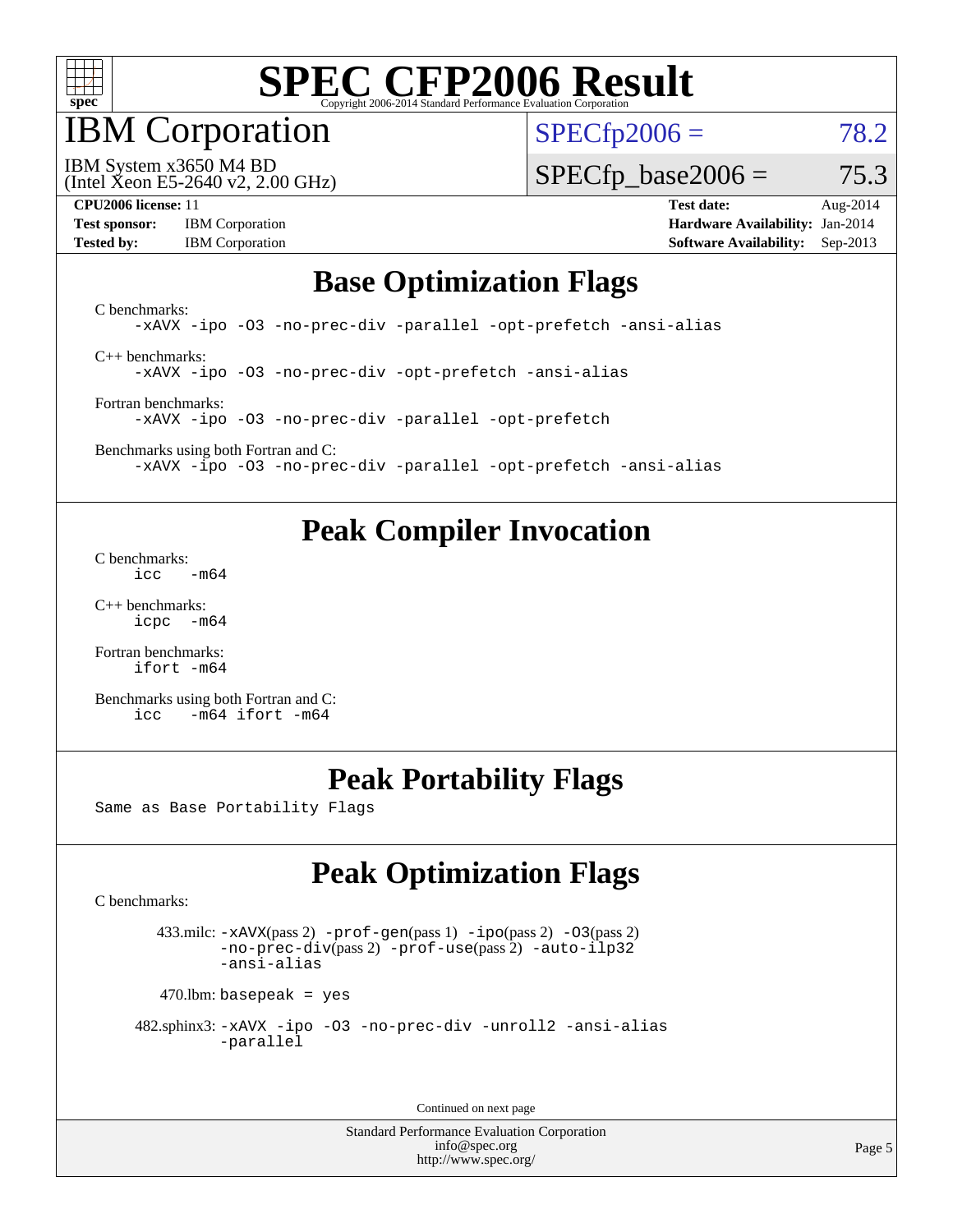

**BM** Corporation

 $SPECfp2006 = 78.2$  $SPECfp2006 = 78.2$ 

(Intel Xeon E5-2640 v2, 2.00 GHz) IBM System x3650 M4 BD

 $SPECTp\_base2006 = 75.3$ 

| <b>Test sponsor:</b> | <b>IBM</b> Corporation |
|----------------------|------------------------|
| <b>Tested by:</b>    | <b>IBM</b> Corporation |

**[CPU2006 license:](http://www.spec.org/auto/cpu2006/Docs/result-fields.html#CPU2006license)** 11 **[Test date:](http://www.spec.org/auto/cpu2006/Docs/result-fields.html#Testdate)** Aug-2014 **[Hardware Availability:](http://www.spec.org/auto/cpu2006/Docs/result-fields.html#HardwareAvailability)** Jan-2014 **[Software Availability:](http://www.spec.org/auto/cpu2006/Docs/result-fields.html#SoftwareAvailability)** Sep-2013

## **[Peak Optimization Flags \(Continued\)](http://www.spec.org/auto/cpu2006/Docs/result-fields.html#PeakOptimizationFlags)**

```
C++ benchmarks: 
        444.namd: -xAVX(pass 2) -prof-gen(pass 1) -ipo(pass 2) -O3(pass 2)
                -no-prec-div(pass 2) -prof-use(pass 2) -fno-alias
                -auto-ilp32
       447.dealII: basepeak = yes
       450.soplex: basepeak = yes
      453.povray: -xAVX(pass 2) -prof-gen(pass 1) -ipo(pass 2) -O3(pass 2)
                -no-prec-div(pass 2) -prof-use(pass 2) -unroll4 -ansi-alias
Fortran benchmarks: 
     410.bwaves: basepeak = yes 416.gamess: -xAVX(pass 2) -prof-gen(pass 1) -ipo(pass 2) -O3(pass 2)
                -no-prec-div(pass 2) -prof-use(pass 2) -unroll2
                -inline-level=0 -scalar-rep-
      434.zeusmp: basepeak = yes
      437.leslie3d: basepeak = yes
  459.GemsFDTD: -xAVX(pass 2) -prof-gen(pass 1) -ipo(pass 2) -O3(pass 2)
                -no-prec-div(pass 2) -prof-use(pass 2) -unroll2
                -inline-level=0 -opt-prefetch -parallel
        465.tonto: -xAVX(pass 2) -prof-gen(pass 1) -ipo(pass 2) -O3(pass 2)
                -no-prec-div(pass 2) -prof-use(pass 2) -inline-calloc
                -opt-malloc-options=3 -auto -unroll4
Benchmarks using both Fortran and C: 
     435.gromacs: basepeak = yes
 436.cactusADM: basepeak = yes 454.calculix: -xAVX -ipo -O3 -no-prec-div -auto-ilp32 -ansi-alias
        481.wrf: basepeak = yes
                     The flags files that were used to format this result can be browsed at
```
<http://www.spec.org/cpu2006/flags/Intel-ic14.0-official-linux64.20140128.html> <http://www.spec.org/cpu2006/flags/IBM-Platform-Flags-V1.2-IVB-B.html>

You can also download the XML flags sources by saving the following links: <http://www.spec.org/cpu2006/flags/Intel-ic14.0-official-linux64.20140128.xml> <http://www.spec.org/cpu2006/flags/IBM-Platform-Flags-V1.2-IVB-B.xml>